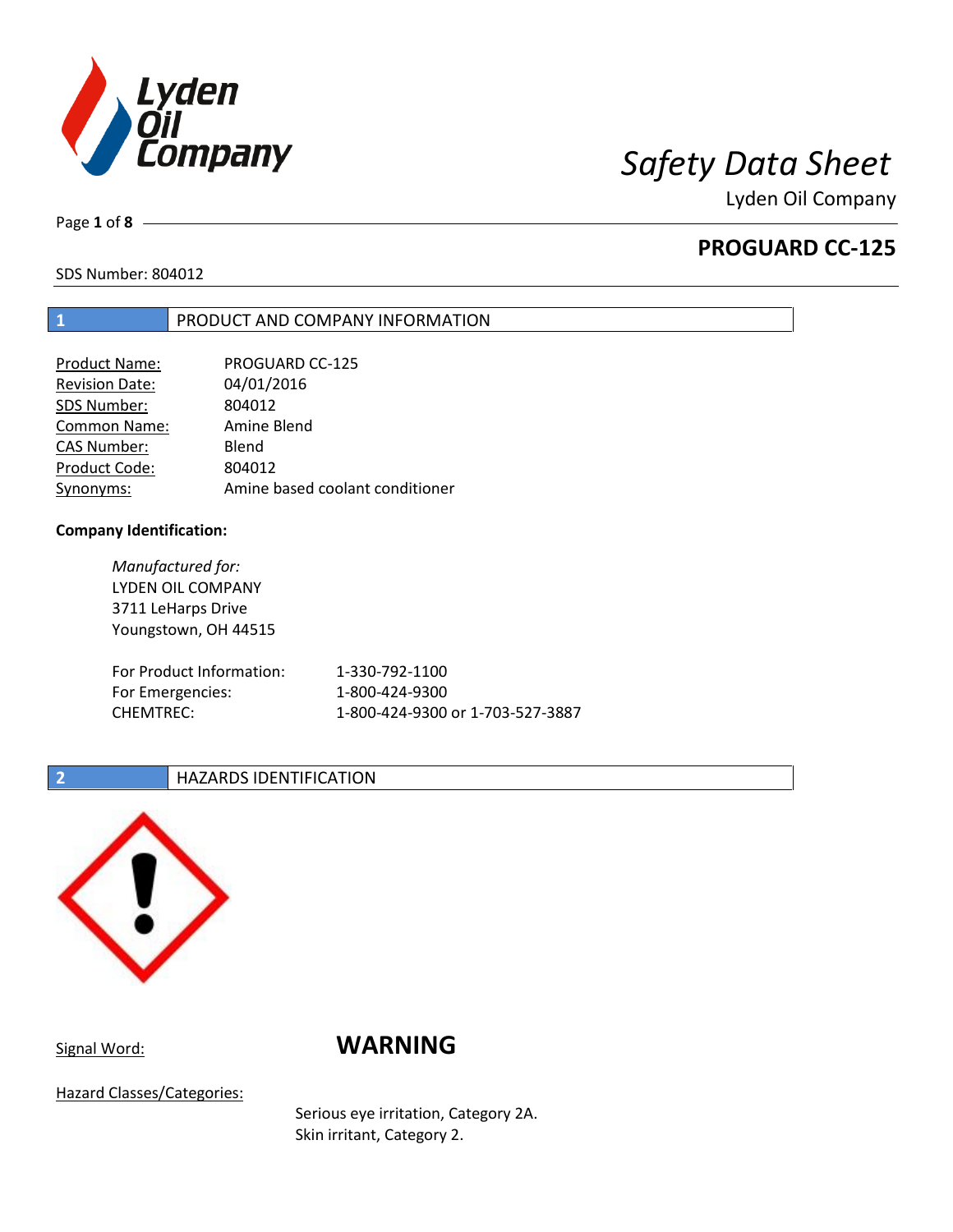

Page **2** of **8**

Lyden Oil Company

|                                 | <b>PROGUARD CC-125</b>                                                            |
|---------------------------------|-----------------------------------------------------------------------------------|
| <b>SDS Number: 804012</b>       |                                                                                   |
| Hazard Statement(s):            |                                                                                   |
|                                 | H319: Causes serious eye irritation.                                              |
|                                 | H315: Causes skin irritation.                                                     |
| <b>Precaution Statement(s):</b> |                                                                                   |
|                                 | P101: If medical advice is needed, have product container or label at<br>hand.    |
|                                 | P102: Keep out of reach of children.                                              |
|                                 | P103: Read label before use.                                                      |
|                                 | P280: Wear protective gloves and eye protection.                                  |
|                                 | P302+352: IF ON SKIN: Wash with plenty of soap and water.                         |
|                                 | P332+313: If skin irritation occurs: Get medical advice/attention.                |
|                                 | P305+351+338: IF IN EYES: Rinse cautiously with water for several                 |
|                                 | minutes. Remove contact lenses if present and easy to $do$ – continue<br>rinsing. |
|                                 | P337+313: If eye irritation persists get medical advice/attention.                |
|                                 | P362+364: Take off contaminated clothing and wash it before reuse.                |
| Other Hazard Statement(s):      |                                                                                   |
|                                 | -NFPA Ratings:                                                                    |
|                                 | Health = $2$                                                                      |
|                                 | Fire $= 1$                                                                        |
|                                 | Reactivity = $0$                                                                  |
|                                 |                                                                                   |

## **3** COMPOSITION / INFORMATION ON INGREDIENTS

## Ingredients:

## *Mixture of the substances listed below with nonhazardous additions.*

| <b>Chemical Name</b>   | <b>CAS Number</b> | Percentage |
|------------------------|-------------------|------------|
| 2-(Butylamino) ethanol | 111-75-1          | 40-50      |

*\*Any concentration shown as a range is to protect confidentiality or is due to batch variation.*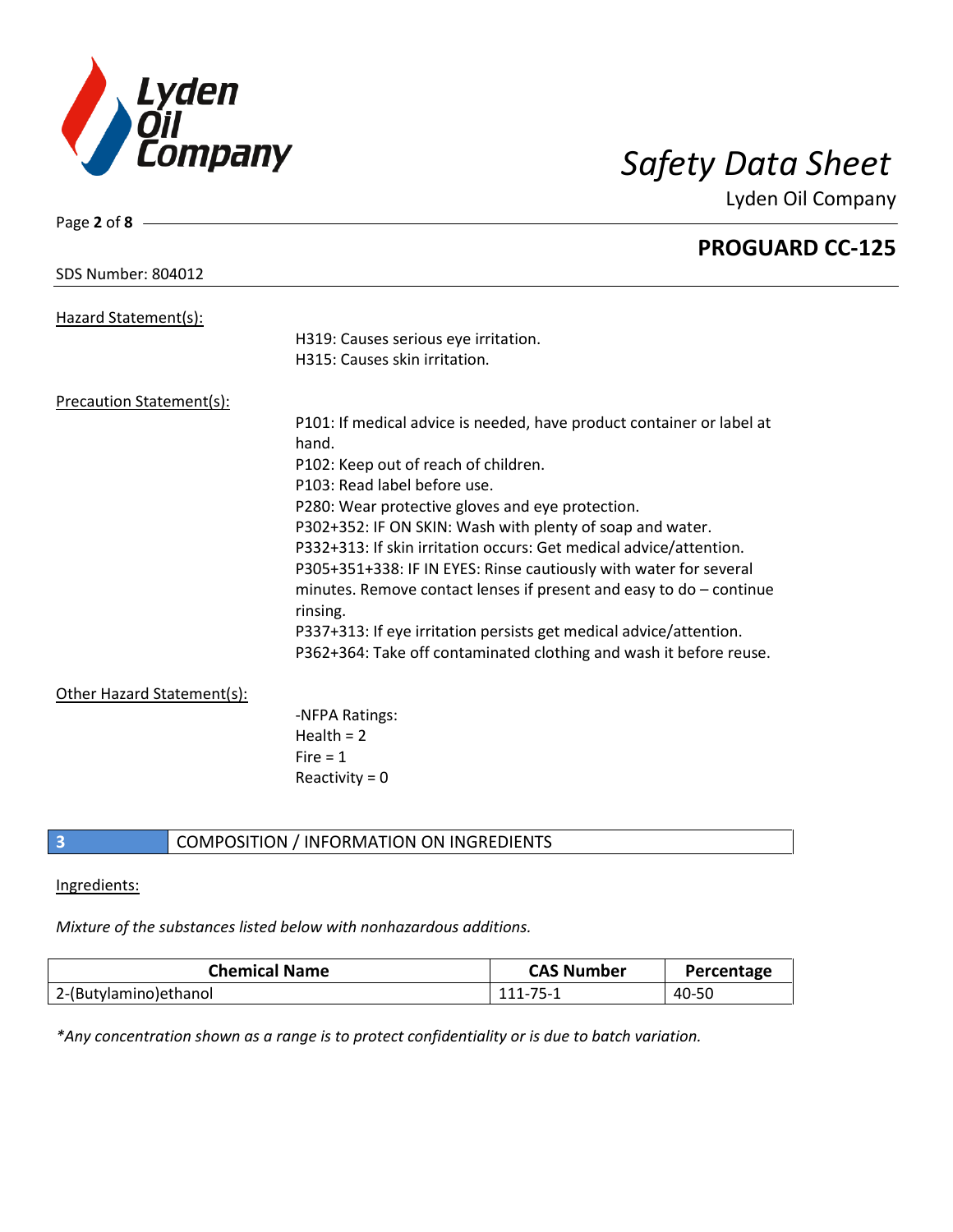

**PROGUARD CC-125**

SDS Number: 804012

Page **3** of **8**

# **4** FIRST AID MEASURES Description of First Aid Measures: Inhalation: Remove victim to fresh air and keep at rest in a position comfortable for breathing. If the victim has difficulty breathing or tightness of the chest, is dizzy, vomiting or unresponsive, give oxygen with rescue breathing or CPR as required and transport to the nearest medical facility. Skin Contact: Flush skin with water, wash with soap and water. If irritation occurs, get medical attention. Remove contaminated clothing. Do not reuse clothing until cleaned. If material is injected under the skin, transport to the nearest medical facility for additional treatment. If redness, swelling, pain and/or blisters occur, transport to the nearest medical facility for additional treatment. Eye Contact: Flush eyes with running water for at least 15 minutes. If redness, burning, blurred vision or irritation persists, transport to nearest medical facility for additional treatment. Ingestion: Do NOT induce vomiting and obtain medical attention. Have victim rinse mouth out with water. If vomiting occurs spontaneously, keep head below hips to prevent aspiration. Symptoms and Effects, both acute and delayed: No further relevent data available. Recommended Actions:

Treat symptomatically. Call a doctor or poison control center for guidance.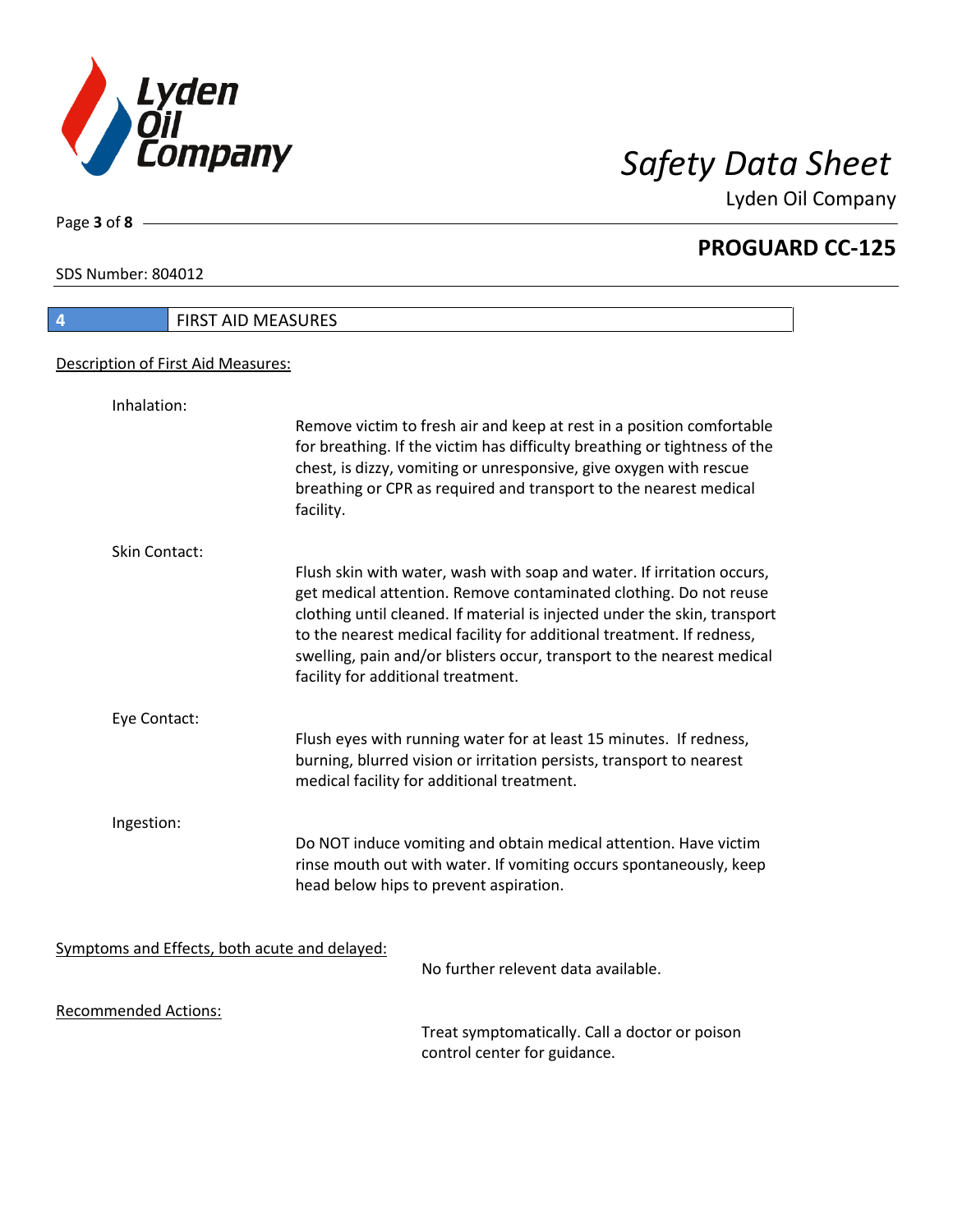

**PROGUARD CC-125**

SDS Number: 804012

Page **4** of **8**

| FIRE FIGHTING MEASURES<br>5                           |                                                                                                                                                              |
|-------------------------------------------------------|--------------------------------------------------------------------------------------------------------------------------------------------------------------|
| Recommended Fire-Extinguishing Equipment:             | Use dry powder, foam, or carbon dioxide fire<br>extinguishers. Water may be ineffective in fighting<br>an oil fire unless used by experienced fire fighters. |
| Possible Hazards During a Fire:                       | The material as received will not support<br>combustion, however its residues may; therefore,<br>procedures for an oil fire should be followed.              |
| Recommendations to Firefighters:                      | Proper protective equipment including breathing<br>apparatus.                                                                                                |
| <b>ACCIDENTAL RELEASE MEASURES</b><br>$6\phantom{1}6$ |                                                                                                                                                              |
| <b>Personal Precautions:</b>                          | Avoid contact with skin, eyes, and clothing.                                                                                                                 |
| <b>Emergency Procedures:</b>                          | Contain spilled material, collect in suitable and<br>properly labeled containers.                                                                            |
| <b>Environmental Precautions:</b>                     | Do not allow to reach sewage system or any water<br>course.<br>Do not allow to enter ground waters.                                                          |
| <b>Cleanup Procedures:</b>                            |                                                                                                                                                              |

Pick up excess with inert absorbant material.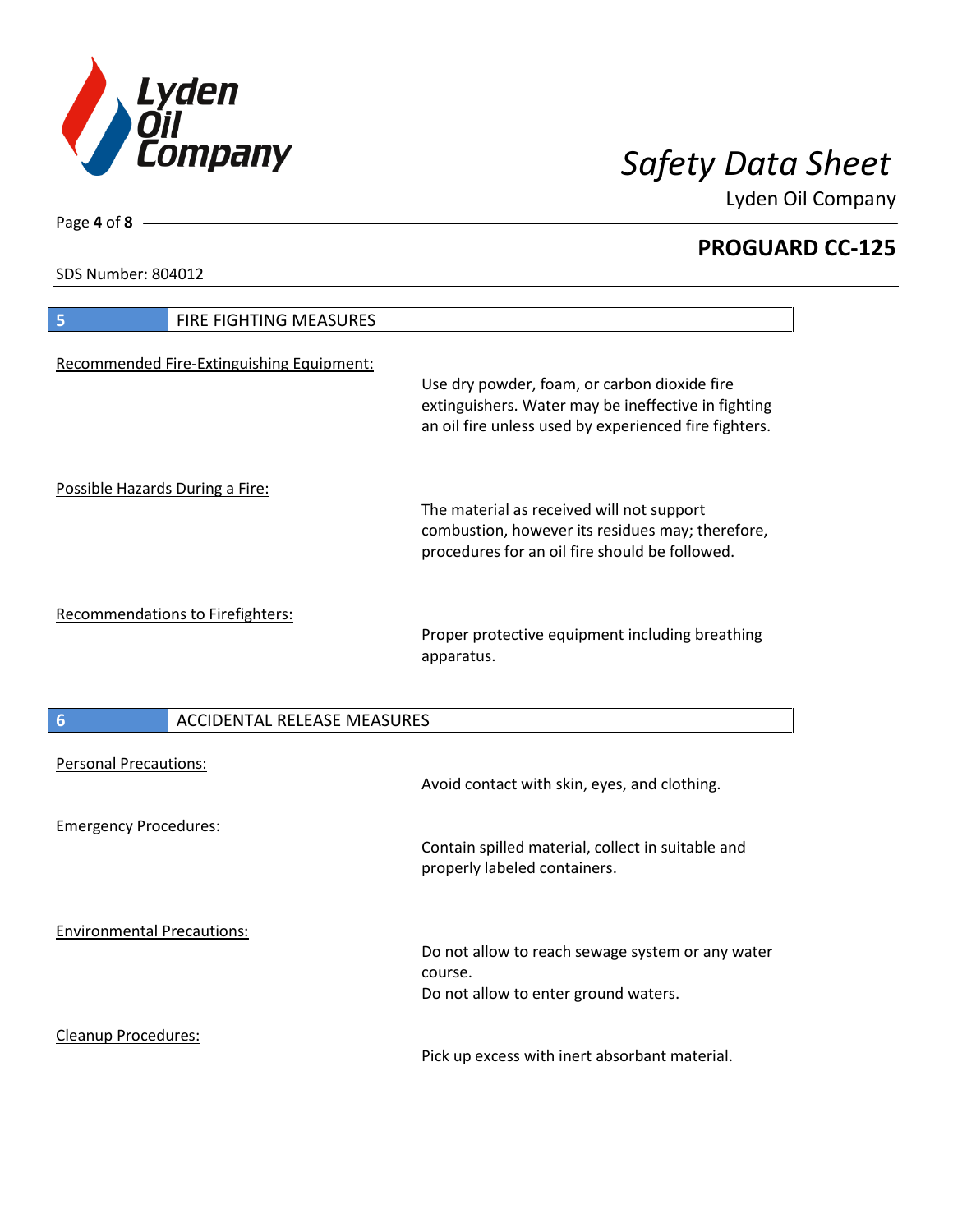

**PROGUARD CC-125**

SDS Number: 804012

Page **5** of **8**

| $\overline{7}$<br><b>HANDLING AND STORAGE</b> |                                                                                                                                                                                                                                           |
|-----------------------------------------------|-------------------------------------------------------------------------------------------------------------------------------------------------------------------------------------------------------------------------------------------|
|                                               |                                                                                                                                                                                                                                           |
| <b>Handling Precautions:</b>                  | Handle with care and avoid spillage on the floor.<br>Do not cut, weld, drill, grind, braze, or solder<br>container.                                                                                                                       |
| <b>Storage Requirements:</b>                  |                                                                                                                                                                                                                                           |
|                                               | Keep container tightly sealed.<br>Keep away from sources of ignition.                                                                                                                                                                     |
| 8<br>EXPOSURE CONTROLS / PERSONAL PROTECTION  |                                                                                                                                                                                                                                           |
| <b>Exposure Limits:</b><br>No data available. |                                                                                                                                                                                                                                           |
| <b>Engineering Controls:</b>                  | All ventilation should be designed in accordance<br>with OSHA standard (29 CFR 1910.94).                                                                                                                                                  |
| Personal Protective Equipment:                |                                                                                                                                                                                                                                           |
|                                               | Keep away from foodstuffs, beverages, and feed.<br>Immediately remove all soiled and contaminated<br>clothing.<br>Wash hands before breaks and at the end of work.<br>Avoid contact with eyes and skin.<br>Use safety glasses and gloves. |
|                                               |                                                                                                                                                                                                                                           |
| PHYSICAL AND CHEMICAL PROPERTIES<br>9         |                                                                                                                                                                                                                                           |

| Color:                 | Colorless          |
|------------------------|--------------------|
| <b>Physical State:</b> | Liquid             |
| Odor:                  | Characteristic     |
| <b>Odor Threshold:</b> | Data not available |
| pH:                    | 11.0 (at 10%)      |
| <b>Melting Point:</b>  | Data not available |
| <b>Boiling Point:</b>  | $>212$ °F          |
| <b>Boiling Range:</b>  | Data not available |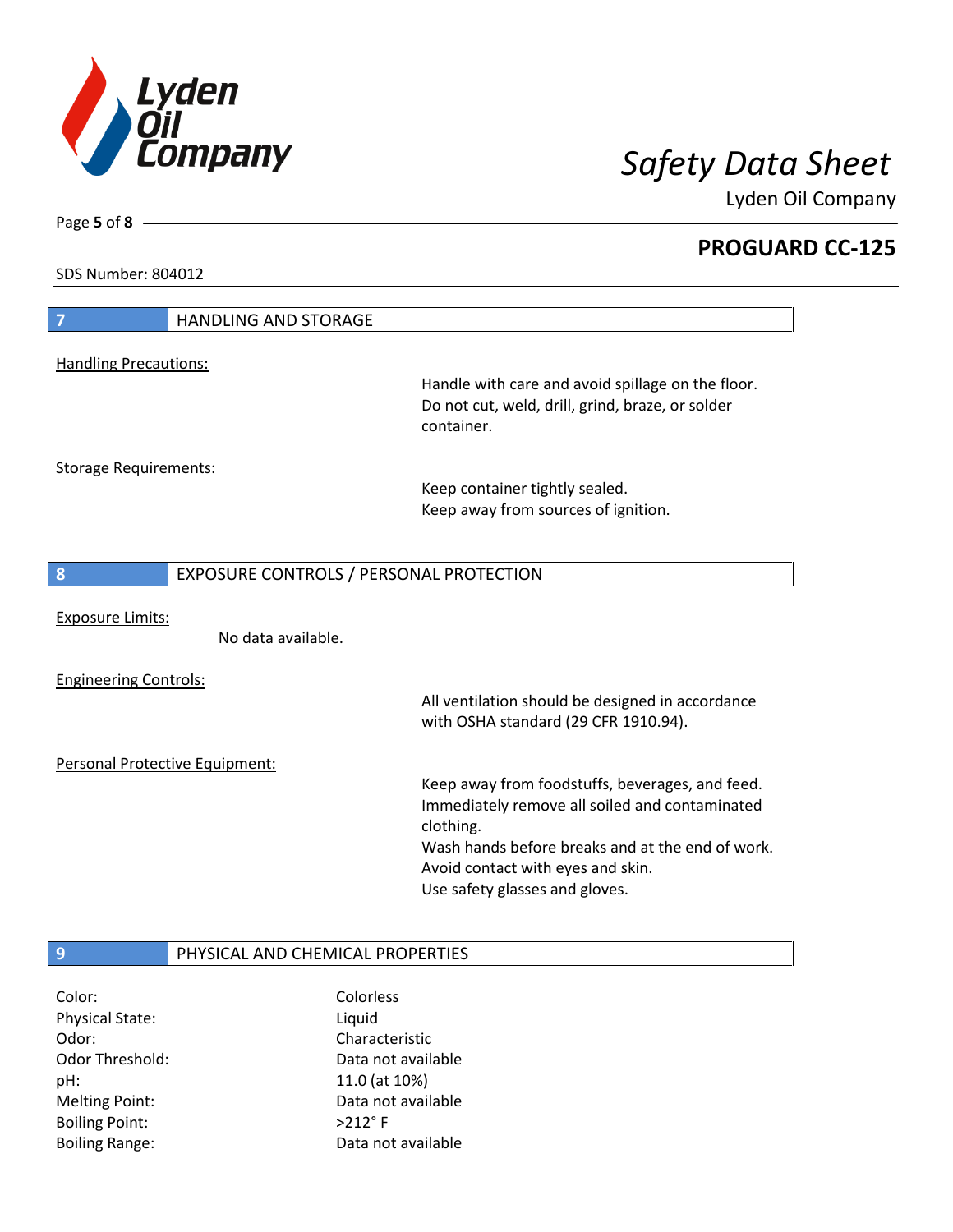

**PROGUARD CC-125**

## SDS Number: 804012

Page **6** of **8**

| Flash Point:                  | $205^\circ$ F              |
|-------------------------------|----------------------------|
| <b>Evaporation Rate:</b>      | Data not available         |
| Flammability:                 | Data not available         |
| Flammability Limits:          | Data not available         |
| Vapor Pressure:               | 3.6 mmHg at $20^{\circ}$ C |
| Vapor Density:                | Data not available         |
| <b>Relative Density:</b>      | 1.067                      |
| Solubilities:                 | Soluble in water           |
| <b>Partition Coefficient:</b> | Data not available         |
| Auto-Ignition Temperature:    | Data not available         |
| Decomposition Temperature:    | Data not available         |
| Viscosity:                    | Data not available         |
|                               |                            |

# **10** STABILITY AND REACTIVITY Stability: Stable under normal conditions. Reactivity: Not reactive under normal conditions. Conditions to Avoid: Extreme temperature, sparks, open flame, and direct sunlight.

Hazardous Reactions:

Incompatible Materials:

Decomposition Products:

No known hazardous reactions.

Strong oxidizers and strong reducing agents.

Oxides of carbon, nitrogen, and hydrogen.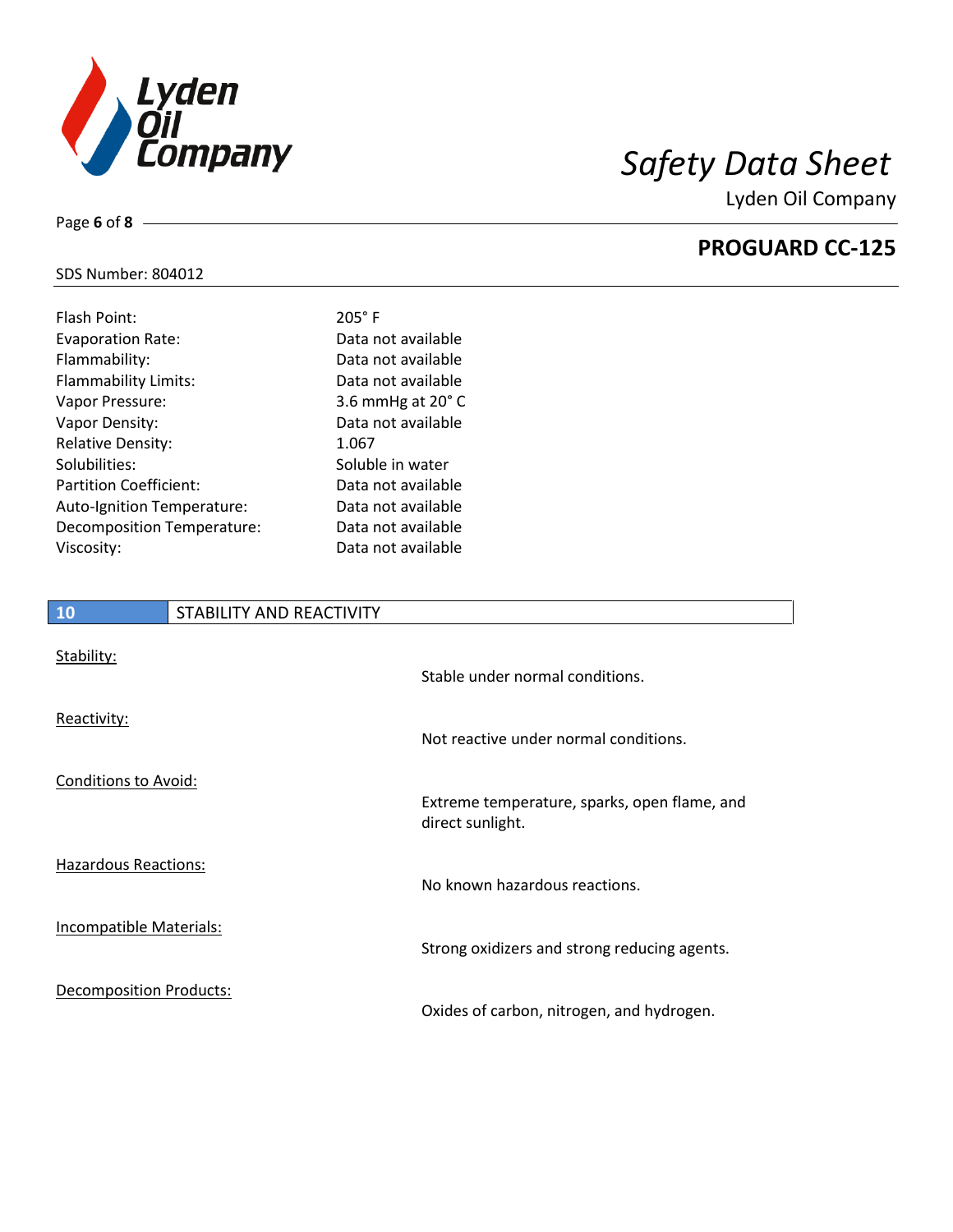

**PROGUARD CC-125**

SDS Number: 804012

Page **7** of **8**

| 11                             | <b>TOXICOLOGICAL INFORMATION</b>    |                                                                                                                                                                 |  |
|--------------------------------|-------------------------------------|-----------------------------------------------------------------------------------------------------------------------------------------------------------------|--|
|                                |                                     |                                                                                                                                                                 |  |
| Routes of Exposure:            |                                     | Skin and eye contact are the primary routes of<br>exposure although exposure may occur following<br>accidental ingestion.                                       |  |
| <b>Exposure Effects:</b>       |                                     |                                                                                                                                                                 |  |
|                                |                                     | This mixture can cause irritation to skin and<br>irritation, redness to the eyes. Prolonged and/or<br>repeated skin contact may cause<br>irritation/dermatitis. |  |
| <b>Measures of Toxicity:</b>   |                                     |                                                                                                                                                                 |  |
|                                |                                     | No test data available.                                                                                                                                         |  |
|                                | Carcinogenic/Mutagenic Precautions: | Non-carcinogenic and not expected to be<br>mutagentic.                                                                                                          |  |
| 12                             | <b>ECOLOGICAL INFORMATION</b>       |                                                                                                                                                                 |  |
| <b>Ecological Precautions:</b> |                                     | Avoid exposing to the environment.                                                                                                                              |  |
| <b>Ecological Effects:</b>     |                                     | No specific environmental or aquatic data available.                                                                                                            |  |
| 13                             | <b>DISPOSAL CONSIDERATIONS</b>      |                                                                                                                                                                 |  |
| Disposal Methods:              |                                     | Dispose of waste material in accordance with all<br>local, state, and federal requirements.                                                                     |  |
| Disposal Containers:           |                                     | Use properly approved container for disposal.                                                                                                                   |  |
| <b>Special Precautions:</b>    |                                     | Do not flush to surface waters or drains.                                                                                                                       |  |